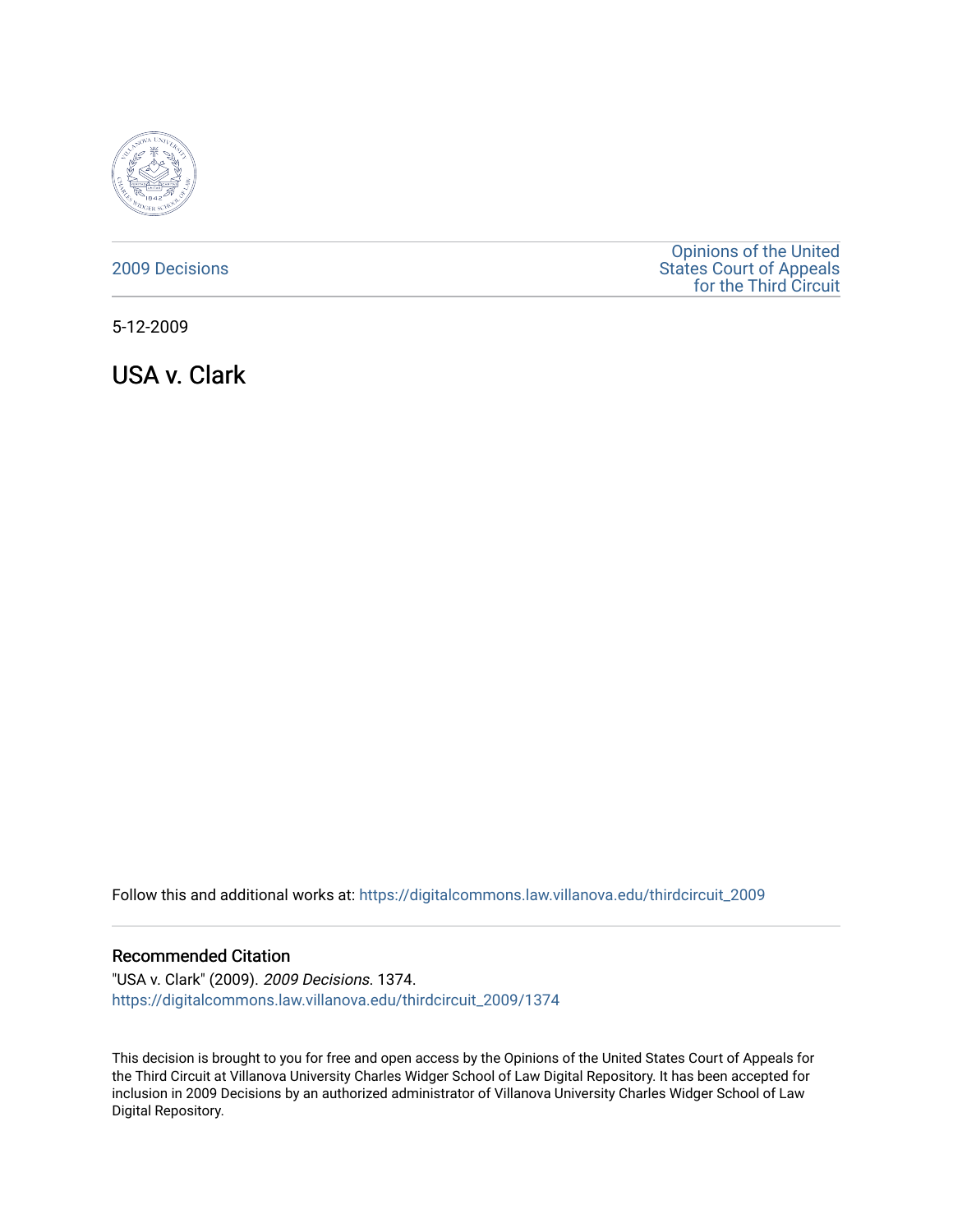## NOT PRECEDENTIAL

# UNITED STATES COURT OF APPEALS FOR THE THIRD CIRCUIT

 $\overline{a}$ 

l

l

 $\overline{a}$ 

l

l

No. 08-2759 \_\_\_\_\_\_\_\_\_\_\_\_\_

### UNITED STATES OF AMERICA

v.

TRAVIS CLARK, Appellant

Appeal from the United States District Court for the Middle District of Pennsylvania (D.C. Criminal No. 04-cr-00165-001) District Judge: Honorable Richard P. Conaboy

Submitted Under Third Circuit LAR 34.1(a) February 6, 2009

Before: RENDELL and ROTH, Circuit Judges and HAYDEN, District Judge\*

(Filed: May 12, 2009 )

OPINION OF THE COURT

<sup>\*</sup>Honorable Katharine S. Hayden, District Judge for the District of New Jersey (Newark), sitting by designation.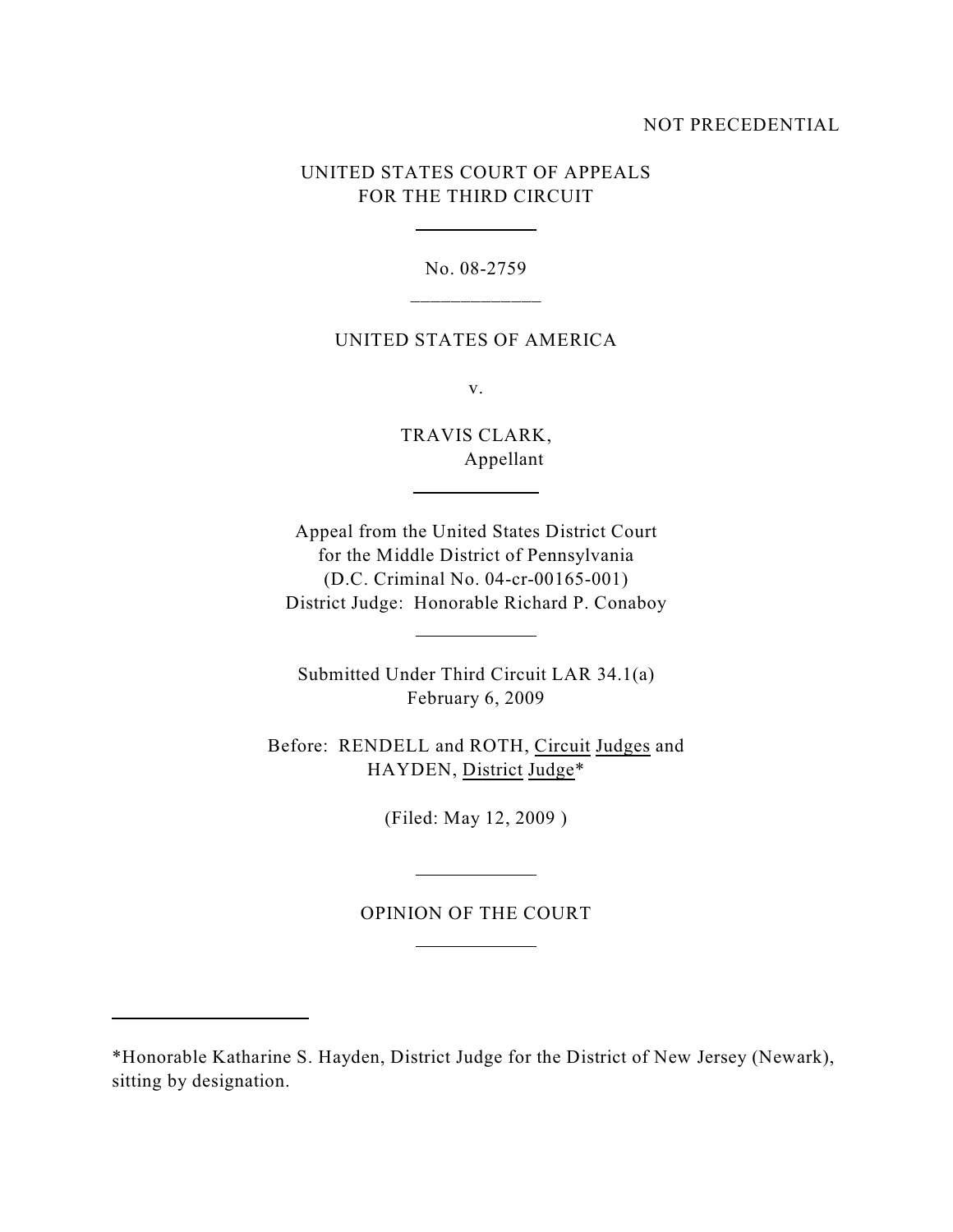#### HAYDEN, District Judge**.**

Travis Clark ("Clark") appeals an order of the United States District Court for the Middle District of Pennsylvania denying his motion to reduce his sentence under 18 U.S.C.  $\S 3582(c)(2)$ . For the reasons that follow, we will affirm.

## **I.**

We write for the parties' benefit and discuss only those facts necessary to resolve the appeal. On May 4, 2004, Clark was indicted on one count of conspiracy to distribute and possess with intent to distribute in excess of 50 grams of crack-cocaine, in violation of 21 U.S.C. § 846, and five counts of distribution and possession with intent to distribute crackcocaine, in violation of 21 U.S.C.  $\S$  841(a)(1). On May 17, 2005, he pleaded guilty to distribution and possession with intent to distribute an unspecified quantity of crack-cocaine. Clark's plea agreement contained a stipulation that he was a career offender.

The sentencing court accepted the stipulation, and determined that Clark's adjusted offense level was 29, with a criminal history category of VI, calling for a sentencing range of 151-188 months. The government filed a motion under U.S.S.G. § 5K1.1 based on Clark's substantial assistance, and recommended a two-level downward departure to offense level 27, which for a category VI offender provides a sentencing range of 130 to 162 months. The court granted the motion and sentenced Clark to 130 months' imprisonment. Clark did not appeal the sentence.

On March 7, 2008, Clark filed a *pro se* motion in the district court to reduce his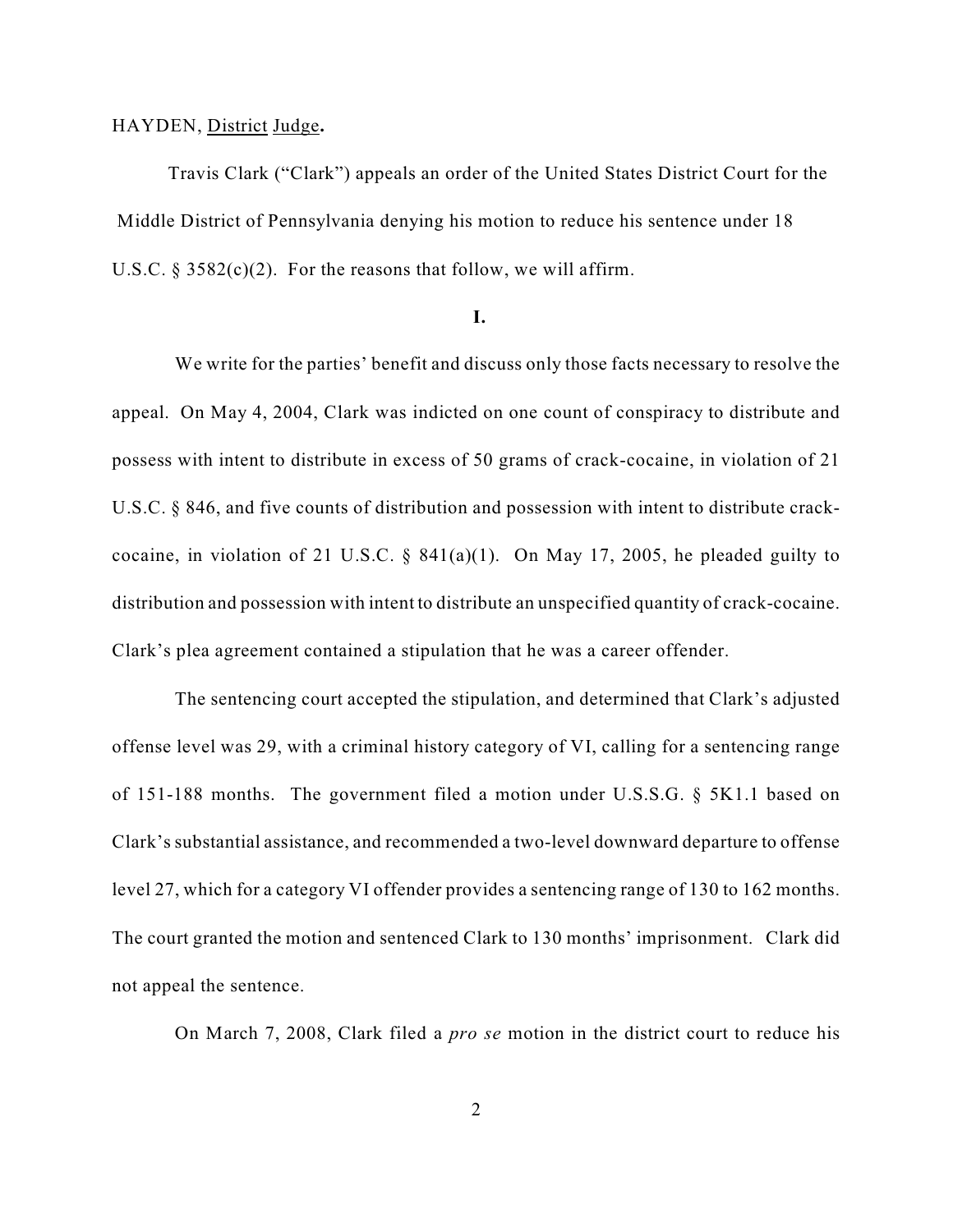sentence pursuant to 18 U.S.C.  $\S$  3582(c)(2) as a result of the Sentencing Commission's retroactive amendment to the drug quantity table. *See* U.S.S.G. App. C, Amend. 706 (2007) ("Amendment 706") (amending portions of U.S.S.G.  $\S 2D1.1(c)$ ). The district court denied the motion on June 4, 2008, making this finding: "The Defendant does not qualify for a sentence reduction as he is a career offender as defined at U.S.S.G. Section 4B1.1. His status as a career offender, not the amount of cocaine base (crack), was used to compute his sentencing guideline." Order Denying Mot. to Modify Sentence (attached to Appellant's Brief in Support of Appeal ("App. Br.")). This timely appeal followed.

## **II.**

We have appellate jurisdiction under 18 U.S.C. § 3742 and 28 U.S.C. § 1291. We exercise plenary review over the interpretation of criminal statutes, *see United States v. Howerter*, 248 F.3d 198, 200 (3d Cir. 2001), as well as the construction of the Sentencing Guidelines, *see United States v. Thompson*, 70 F.3d 279, 280-81 (3d Cir. 1995).

#### **III.**

Clark argues that a full review of his sentence under 28 U.S.C. § 3553(a) is warranted under the retroactive crack-cocaine guideline amendment, because his sentence was "based on" the crack-cocaine offense to which he pleaded guilty. We disagree. Clark's sentence was imposed under § 4B1.1, not under the crack-cocaine guideline (§ 2D1.1) that Amendment 706 modified after Clark was sentenced. The district court, when it denied Clark's motion, explicitly reaffirmed that fact. As such the court properly concluded that it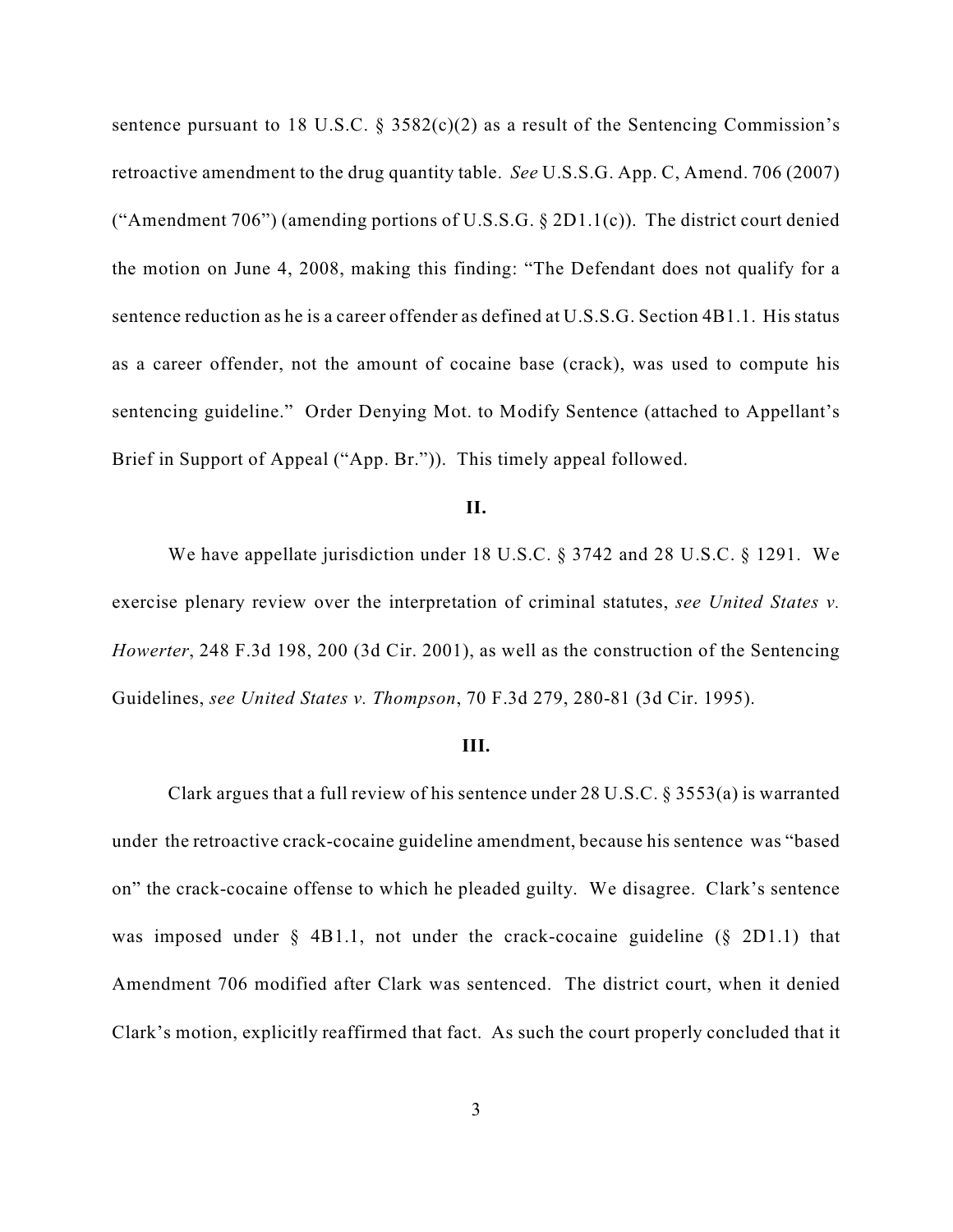lacked statutory authority to modify Clark's sentence under 18 U.S.C. § 3582, which states

in pertinent part:

(c) *Modification of an imposed term of imprisonment*. The court may not modify a term of imprisonment once it has been imposed except that:

**. . .**

(2) in the case of a defendant who has been sentenced to a term of imprisonment *based on a sentencing range that has subsequently been lowered by the Sentencing Commission*, . . . upon motion of the defendant . . . the court may reduce the term of imprisonment, after considering the factors set forth in section [28 U.S.C. §] 3553(a) to the extent that they are applicable, if such a reduction is consistent with applicable policy statements issued by the Sentencing Commission.

18 U.S.C. § 3582(c)(2) (emphasis added). This language imposes a threshold requirement that the "sentencing range that has subsequently been lowered" must be the sentencing range that was actually applied in arriving at the sentence imposed. Because the range that the district court applied in sentencing Clark remained unaffected by Amendment 706, review under § 3553(a) is unavailable to him because he is ineligible for a sentencing reduction under 18 U.S.C. § 3582(c)(2).

Additionally, a reduction of Clark's sentence would violate  $\S 3582(c)$ 's requirement that any modification be "consistent with applicable policy statements issued by the Sentencing Commission." 18 U.S.C. § 3582(c). The relevant policy statement appears in  $§$  1B1.10(a)(2):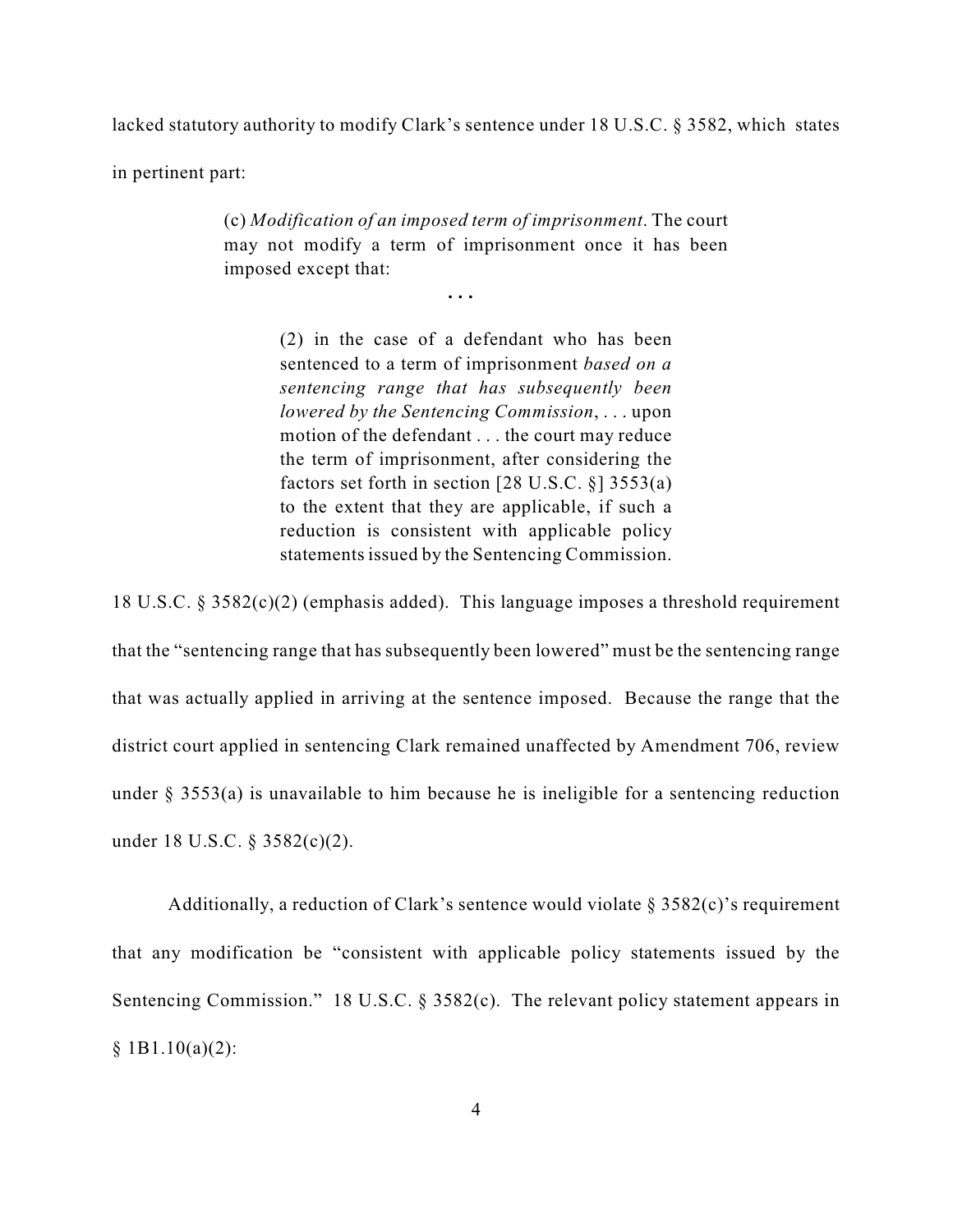(2) *Exclusions*—A reduction in the defendant's term of imprisonment is not consistent with this policy statement and therefore is not authorized under 18 U.S.C.  $\S$  3582(c)(2) if:

> (B) an amendment listed in subsection  $(c)^1$  does not have the effect of lowering the defendant's applicable guideline range.

**. . .**

U.S.S.C. § 1B1.10(a)(2)(B). Because the then-operative crack-cocaine guideline had no bearing on Clark's original sentence, Amendment 706 could "not have the effect of lowering [his] applicable guideline range." *Id.* 

This Court's recent precedential opinion in *United States v. Mateo*, 560 F.3d 152 (3d Cir. 2009) forecloses the relief which Clark now seeks. The facts presented in *Mateo* were identical in all material respects to those now before us, and we discern no basis for distinction. *See id.* at 152-56; *see also United States v. Sharkey*, 543 F.3d 1236, 1239 (10th Cir. 2008); *United States v. Moore*, 541 F.3d 1323, 1328-30 (11th Cir. 2008); *United States v. Thomas*, 524 F.3d 889, 889-90 (8th Cir. 2008); *United States v. Tingle*, 524 F.3d 839, 840 (8th Cir. 2008); *United States v. Liddell*, 543 F.3d 877, 882 & n.3 (7th Cir. 2008).

## **IV.**

Lacking statutory authority to entertain Clark's motion in the first instance, the district

<sup>&</sup>lt;sup>1</sup> Amendment 706 is such an amendment listed in U.S.S.G.  $\S$  1B1.10(c).